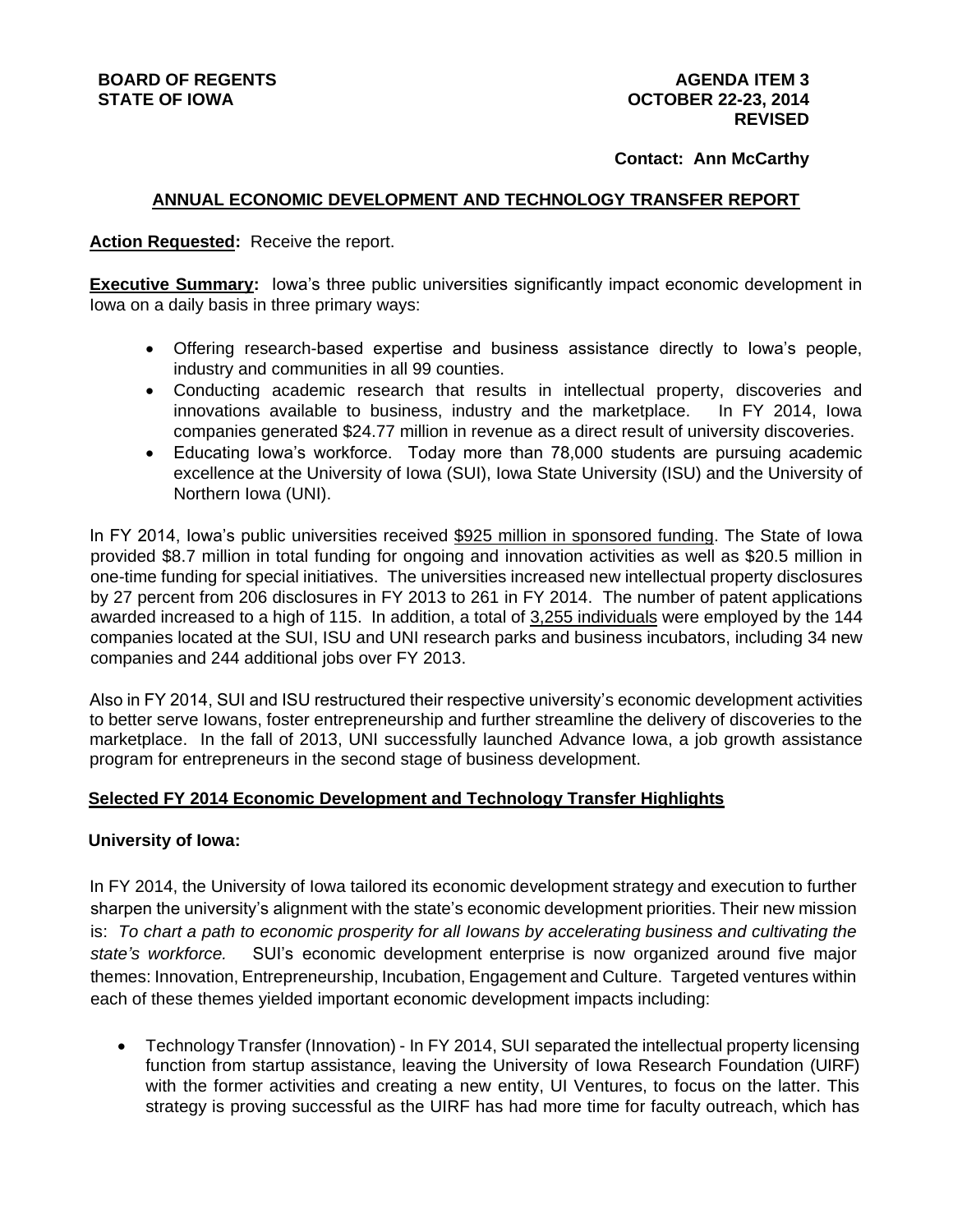produced more invention disclosures and licenses. UIRF received 139 invention disclosures (up 44% over last year). It also executed 32 license or option agreements. University of Iowa startups accounted for 12 of these deals, an 83% increase in the number of startups over last year.

- Faculty Startups (Entrepreneurship) UI Ventures' focus on startup creation, CEO recruiting and raising capital paid dividends. FY 2014 saw 24 startups in the pipeline with 10 new ones being added in the next year.
	- $\circ$  Iowa Approach, Inc., for example, a medical device startup developing tools to treat atrial fibrillation, used resources from the UIRF for market research, business planning, go-tomarket strategy, and early stage capitalization. The company has recruited an experienced CEO, raised \$300,000 in a Series A round, and set regulatory milestones.
- Student Startups (Entrepreneurship) Fifty-three student businesses are under development through the John Pappajohn Entrepreneurial Center's (JPEC) student incubator program housed at the Bedell Entrepreneurship Learning Laboratory.
	- $\circ$  TranslaCare, a student startup developing software for elderly adults who have experienced some form of speech, language, or memory deficit as a result of neurological injury, was awarded \$100,000 from the Iowa Economic Development Authority. Ryan Ries, a UI Neurobiology and Linguistics major, started the company from the Bedell Laboratory. TranslaCare won 3rd place at the Johns Hopkins Business Plan Competition. The company launched their Iconotouch™ web-based software app in 2014.
- Venture School (Entrepreneurship) 15 teams comprising 51 entrepreneurs attended Venture School to assess and improve the commercial viability of their startup ideas and business models. Upon completion of the program, 12 new ventures were launched including Iowa Adaptive Technologies, Inc., a medical device startup developing tools to enable disabled patients to communicate with their caregivers, is a recent graduate of Venture School. The company has now hired a full-time CEO and is currently raising a \$750,000 Series A round. Based on the success of the program in Iowa City, SUI will offer Venture Schools in Des Moines, Council Bluffs, Cedar Falls and the Quad Cities in FY 2015.
- Research Park (Incubation) There are now 12 companies, including three new startups, located at the BioVentures Center (BVC) at the University of Iowa Research Park (UIRP). By more than doubling the number of companies it housed when it opened in 2008, the BVC is now close to full occupancy. There are a total of 36 companies at the UIRP, which employ over 1,800 people.
	- o Higher Learning Technologies, an educational app development company, will soon "graduate" from the BVC, having grown its sales to over \$1 million from more than 500,000 downloads of their apps. The company currently employs 20 people and plans to add 20 more over the next eight months.
- UP Global America Summit (Culture) The University of Iowa served as the presenting sponsor of the first UP Global America Summit last fall. UP Global is a non-profit organization dedicated to fostering entrepreneurship, grassroots leadership, and strong communities across the world. More than 200 community leaders from across the country came together for this three-day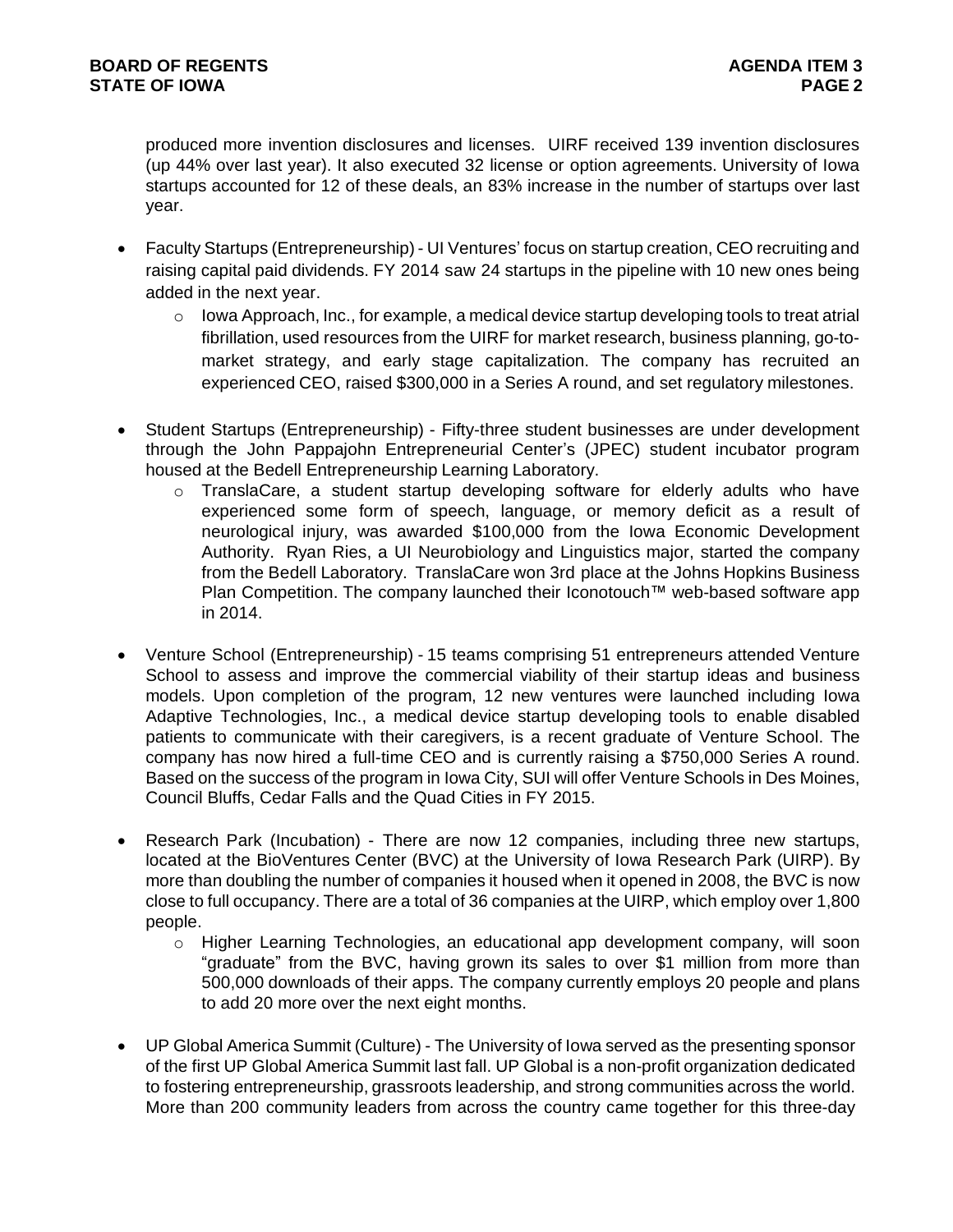conference. Through this partnership, JPEC hosted Startup Iowa Town Hall at the Innovation EXPO, which brought together nearly 500 students, entrepreneurs, and community builders.

#### **Iowa State University:**

Iowa State University recently reorganized its economic development enterprise to make it easier for external constituents to access its expertise, capabilities, resources, and facilities, and to better integrate, coordinate, and grow the vast array of services that ISU offers. The new Office of Economic Development and Industry Relations (EDIR) was announced in Fall 2013, and took effect July 1, 2014.

EDIR now houses key university economic development units such as the Center for Industrial Research and Service (including IPRT Company Assistance), ISU's Small Business Development Center, and Pappajohn Center for Entrepreneurship, the ISU Research Foundation (ISURF), and the Office of Intellectual Property and Technology Transfer. EDIR works very closely with the ISU Research Park and other university units that contribute to the university's economic development efforts and impact, including the Office of the Vice President for Extension and Outreach, the Office of the Vice President for Research, and the academic colleges.

The following are some examples of the direct impact that these ISU units had this past year:

- The ISU Research Park continues to be successful in initiating as well as nurturing numerous new businesses. Eleven new companies and affiliates joined the Park in FY14, bringing the historical total to 232 companies, research centers, and affiliates. Currently, there are 63 companies and research centers and 14 affiliates located in the Park, employing 1,365 and 119 people, respectively.
- There are currently three faculty-affiliated startup companies located in the Innovations Development Facility, the on-campus business incubator in the Roy J. Carver Co-Laboratory under direction of the Plant Sciences Institute. A total of 18 companies have used this business incubator space since the facility opened in September 2003.
- In the last year, the Small Business Development Centers provided business assistance to individuals and companies across the state totaling 2,579 clients and 10,900 counseling hours. As a result of this counseling, 209 new businesses were started and 1,134 jobs created. The program also helped retain 411 jobs. The clients of the SBDC generated capital infusion for their businesses in excess of \$48 million and had sales increases in excess of \$42 million. The SBDC also provided 140 trainings or workshops in which 1,779 individuals participated.

The ISU SBDC, along with the ISU Pappajohn Center for Entrepreneurship, provided 614 hours of counseling assistance to startup and existing companies; served 109 clients with one-on-one counseling; educated 318 attendees through workshops; provided advice to several hundred clients via telephone and e-mail; and advised 24 technology companies in the areas of licensing, equity-based financing, market entry, and numerous operational areas.

 Technologies originating at ISU and licensed to Iowa companies have resulted in over \$21 million in sales by those companies. Total sales of ISURF-licensed technologies were \$462 million, not including germplasm.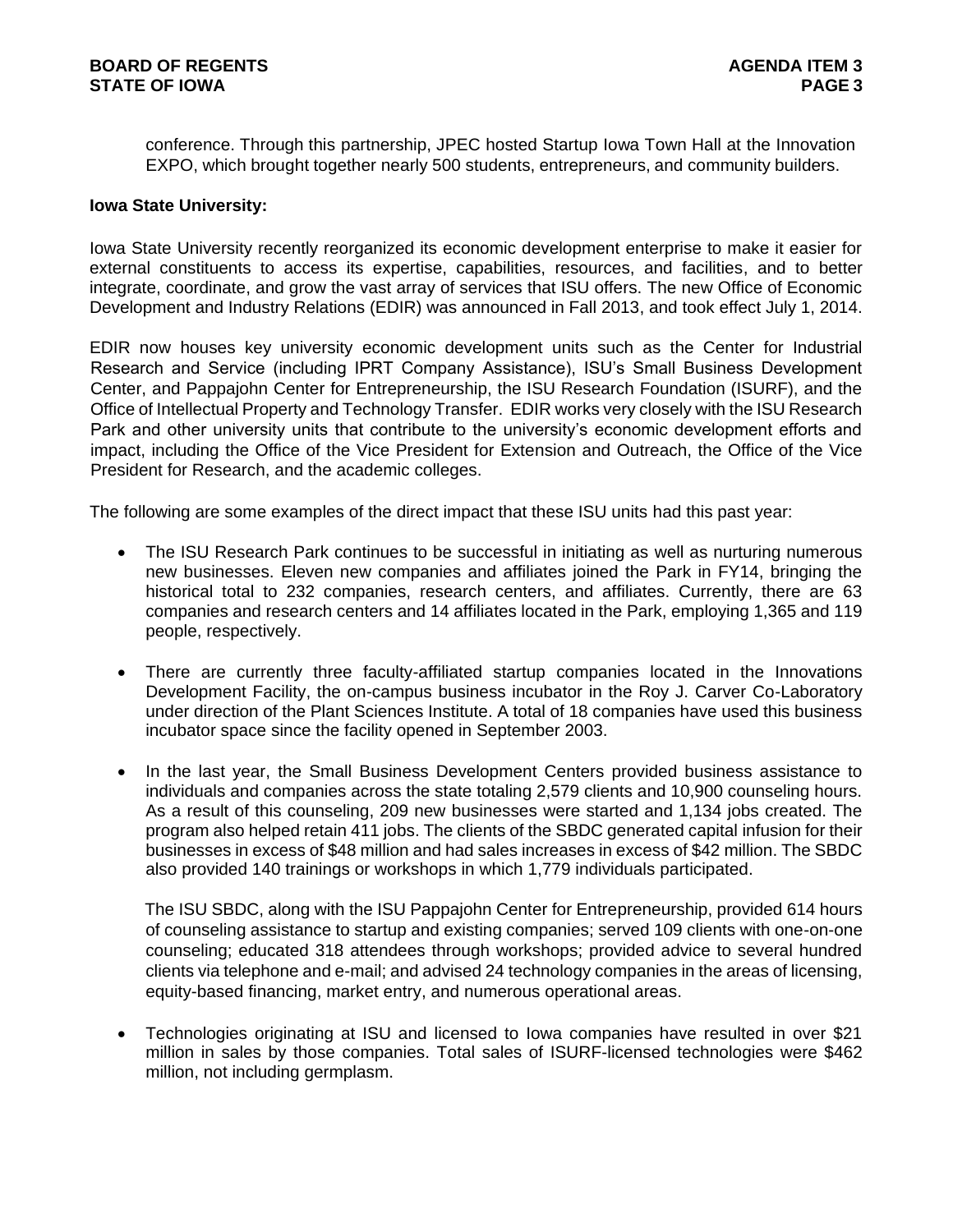## **BOARD OF REGENTS AGENTS** AGENDA ITEM 3 **STATE OF IOWA** PAGE 4

- The Regents Innovation Fund (formerly Grow Iowa Values Fund) program at Iowa State has a competitive research component that pairs ISU faculty members with Iowa industries (primarily new to young startups) to create economic benefit for the companies. Surveys completed by companies on projects funded from June 2006 through June 2013 (surveyed one year after project completion) documented 149 jobs created or retained and an annual sales impact of nearly \$19 million due to the research projects conducted in partnership between ISU and the companies.
- ISU's Center for Industrial Research and Service (CIRAS) helps Iowa's economy prosper and grow by enhancing the performance of industry through applied research, education, and technical assistance. CIRAS has been working with companies in communities across Iowa for more than 50 years and has a vision for Iowa of healthy communities through business prosperity. Cumulatively, over the past five years, CIRAS and partners have reported impact from companies totaling over \$2 billion dollars (\$1.7 billion in sales gained or retained, \$221 million in new investments, \$88 million in costs saved or avoided) with 29,390 jobs added or retained as a result of the assistance received.
	- $\circ$  Last year, 1,280 businesses from 94 counties in the state received assistance on projects or attended educational workshops from CIRAS staff or partners. Companies responding to surveys reported \$446 million in total impact — \$383 million in sales gained or retained, \$50 million in new investments, and \$13 million in costs saved or avoided. Company executives stated that 6,795 jobs were added or retained as a result of the assistance they received from CIRAS and its partners.
- ISU Extension and Outreach puts the university's research and resources to work in each of Iowa's 99 counties. Reaching over 1 million people each year, educating Iowa's 4-H youth through STEM programming is a key priority for ISU Extension and Outreach. Of more than 23,000 Iowa youth enrolled in 4-H clubs, more than 16,000 were enrolled in a livestock project area. With such a large portion of Iowa 4-H youth involved in animal agriculture, it is critical for them to have the necessary skills in STEM. Employers in the field of agriculture have increased their demand for knowledgeable and competent workers, especially in STEM-related positions. The number of producers/farmers continues to decline across the country; therefore, substantial research and education on increasing food safety/consumer confidence, animal production, and efficiency has become a top priority with a focus on the latest technology advancements along with basic livestock production to a more urban youth audience. More than 1,900 youth participate at the Iowa State Fair 4-H youth livestock exhibitions.

### **University of Northern Iowa:**

The University of Northern Iowa has a strong history of supporting Iowa's economic development needs through innovative and applied programs. Every year these programs reach out across the state to provide direct assistance in all 99 counties. Specific areas of service offered by UNI include: entrepreneurship, community and economic development, market research, environmental research and service, sustainability, advanced manufacturing, metal casting, and new Iowa immigrants. UNI's economic development outreach programs are housed in the Business and Community Services (BCS) division. BCS engages the entire university community in its outreach efforts including faculty, staff, students and alumni – all of whom play a critical role in the economic health of the state.

In FY 2014, UNI's economic development overall efforts provided service in all 99 counties to more than 1,950 unique business, community and local government clients and reached more than 65,000 Iowans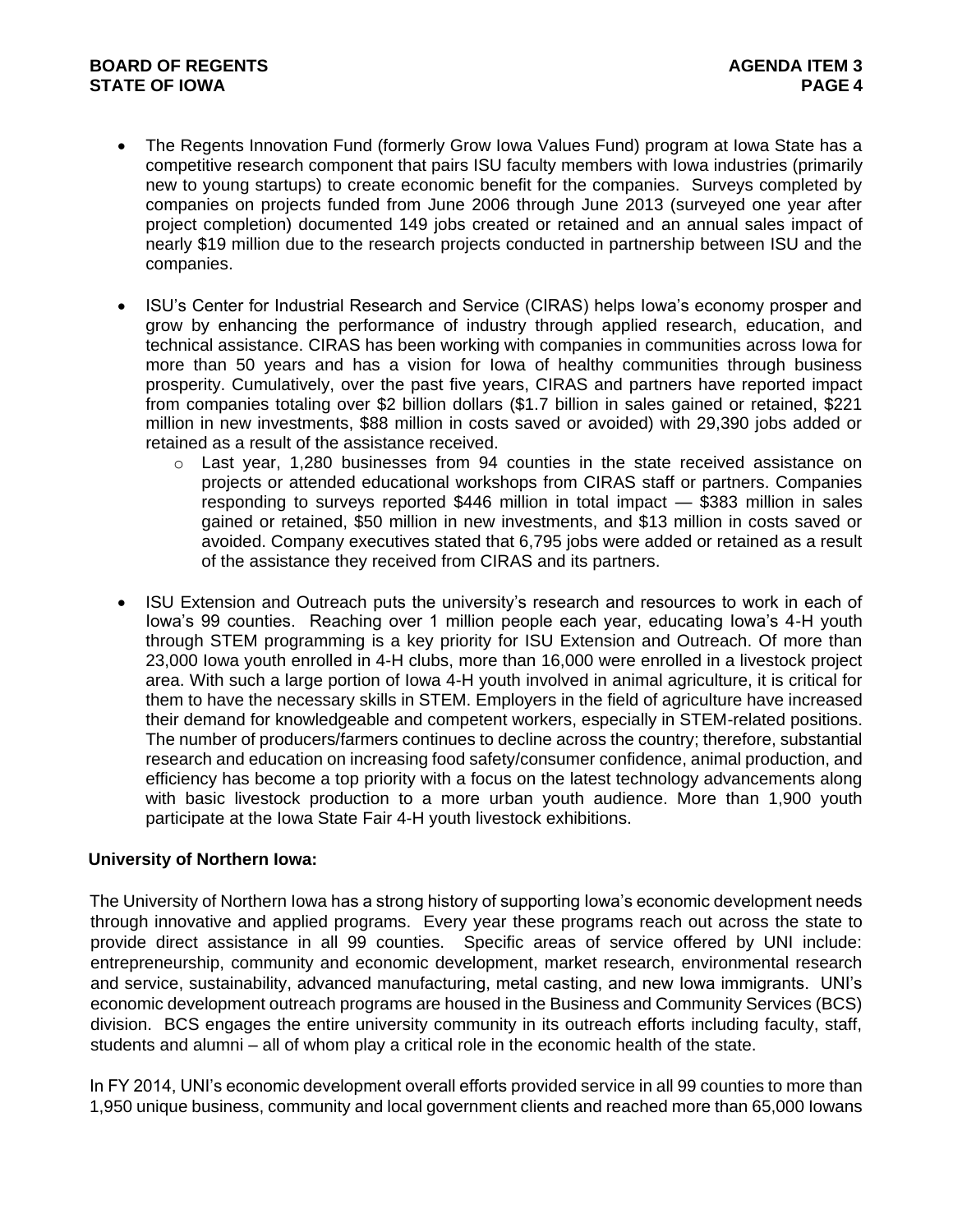through BCS programs and projects. Providing these services involved 259 faculty members and nearly 1,900 students. In addition, UNI leveraged each \$1 invested by the state with \$5 in private grants, fees or federal funding.

- In the area of entrepreneurship, business incubation and technology transfer, UNI provided job growth assistance to 53 second-stage Iowa companies through Advance Iowa, the state's certified Economic Gardening program. Usage of IASourceLink online resources, a joint program of UNI and Iowa Economic Development Authority, doubled to 28,000. Also in FY 2014, 16 new companies located in the UNI incubators. MyEntre.Net provided on-demand business and market information to 511 businesses through its Concierge service, and 216 new clients were served by the UNI Small Business Development Center. 20 student businesses were tenants in the John Pappajohn Entrepreneurial Center's R.J. McElroy Student Business Incubator, and 54 additional student entrepreneurs were assisted by the affiliate program.
- In regards to environmental assistance and the bioeconomy, UNI's Buy Fresh, Buy Local project saw participating restaurants and institutional buyers spend \$2.8 million on locally grown foods in calendar year 2013. In FY 2014, Green Iowa AmeriCorps weatherized 329 homes and conducted 589 energy audits, saving nearly \$1.2 million in utility costs. The Tallgrass Prairie Center distributed native prairie seeds to 55 Iowa counties as part of its roadside vegetation project. In addition, recycling and reuse project funding and outreach services were provided to 48 companies and organizations.
- UNI specializes in community engagement. In FY 2014, the Institute for Decision Making (IDM) and the Regional Business Center (RBC) became designated as a federal Economic Development Administration (EDA) University Center and launched a 5-year regional entrepreneurship project in two regions. IDM conducted workforce development planning in eastern and western Iowa in partnership with two community colleges. Community clients report creating approximately 1,500 jobs as a result of local economic development technical assistance from IDM.
- In the advanced manufacturing and market research component of UNI's economic development enterprise, the Metal Casting Center (MCC) provided custom 3D sand-cast mold printing services to 50 foundries and supply chain companies. Federally funded research was started by the MCC to determine effective methods for the acceleration of advanced molding methods by the metal casting industry. In addition, market research and competitive intelligence was provided to 19 Iowa companies by Strategic Marketing Services.

# **State Funding for Economic Development and Technology Transfer**

State funding in FY 2014 was provided in three primary economic development program areas:

### 1. Ongoing Economic Development and Technology Transfer Programs: FY 2014 \$5.7 million

In FY 2014, the state provided \$5.7 million for economic development programs which include the research parks at SUI and ISU, the Institute for Physical Research and Technology, the Small Business Development Centers, the Institute for Decision Making and the Metal Casting Center. The FY 2014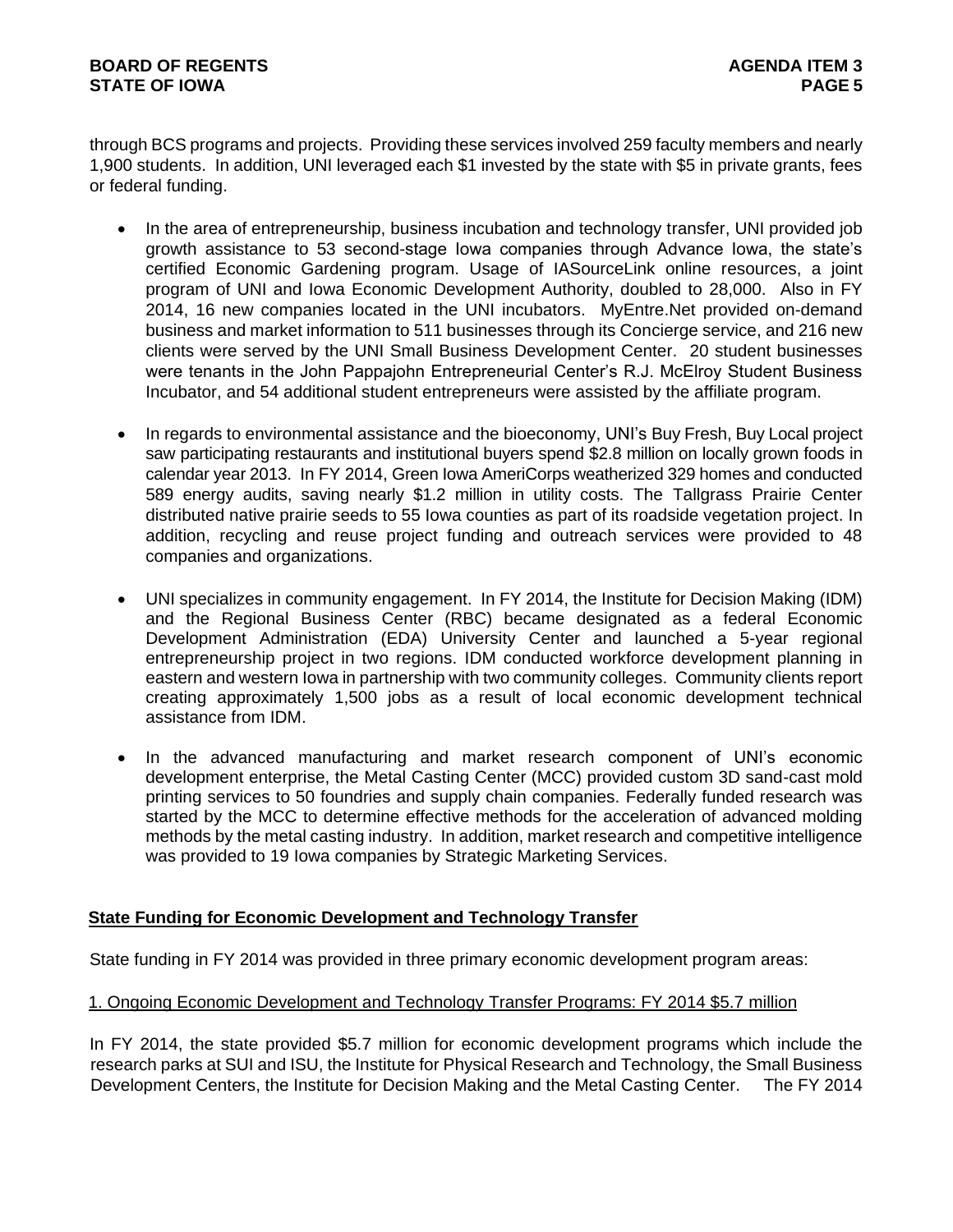appropriation included \$1 million in new funding to SUI for business entrepreneurship. UNI received \$491,000 in new funding to create Advance Iowa, an economic gardening program for second-stage businesses. This is an increase of 77 percent compared to the FY 2013 appropriation.

## 2. Regents Innovation Funds (RIF – previously the Grow Iowa Values Fund): FY 2014 \$3.0 million

For the last decade, the General Assembly has annually appropriated to the public universities specific funding to support technology transfer, commercialization, entrepreneurship, and business growth. Economic downturns hampered the state's ability to reach the initial promised level, yet the universities invest the funds they receive in opportunities that yield successful startups, innovative business assistance and critical research leading to commercialization. In FY 2014, the public universities received \$3 million. The universities are required to match the funding on a one-to-one basis from nonstate resources. Research grants, private investors or companies interested in a project, and other university funds are often used as match dollars.

Examples of projects include:

- University of Iowa: Iowa Approach, Inc. is a medical device company started in 2012 to commercialize an innovative collection of catheter-based tools used to treat atrial fibrillation. The company is working to make atrial fibrillation ablation safer, faster, more accessible, and less expensive. Iowa Approach received \$100,000 in UIRF research grants and business plan competition awards, a \$100,000 Iowa Innovation Acceleration Award, a \$100,000 Wellmark Convertible Note Fund Award. The company recently recruited an experienced CEO, raised \$300,000 in a Series A round, and set regulatory milestones.
- Iowa State University: Faculty members Shavani Garg and Basil Nikolau are optimizing the productivity of novel biorenewable chemicals for lubricant and surfactant applications, using KASIII expressing strains developed in partnership with OmegaChea Biorenewables LLC. Using in-vitro characterization techniques, they identified at least three KASIII enzymes with high binding affinities. For business development, OmegaChea has engaged a senior consultant who has more than 40 years of experience in surfactants and lubricants market, and is working closely with the OmegaChea team to develop a viable commercialization strategy, and also to develop partnerships in the lubricants market. Based on his inputs, the faculty members have identified high-performance synthetic lubricants market as the initial entry-point for OmegaChea's product offerings, followed by growth into surfactants for institutional cleaners.
- University of Northern Iowa: UNI's Strategic Marketing Services (SMS) is a competitive and market intelligence program for small- to mid-sized Iowa companies. The purpose of devoting this funding to competitive and market intelligence projects is to foster economic growth across Iowa by stimulating business expansion opportunities. Accurate information is needed to make sound market entry or expansion decisions. Gathering and analyzing information to make sound business decisions is what SMS provides. Established businesses will be required to pay at least one-half of their project cost. SMS used this innovation funds allocation to conduct market research projects for five Iowa companies including Accumold (Ankeny), Mechdyne (Marshalltown) and Ryko (Grimes).

# 3. One-Time Special Initiative Funding: FY 2014 \$20.5 million

In FY 2014, the General Assembly provided one-time funding to ISU and UNI for the following special initiatives: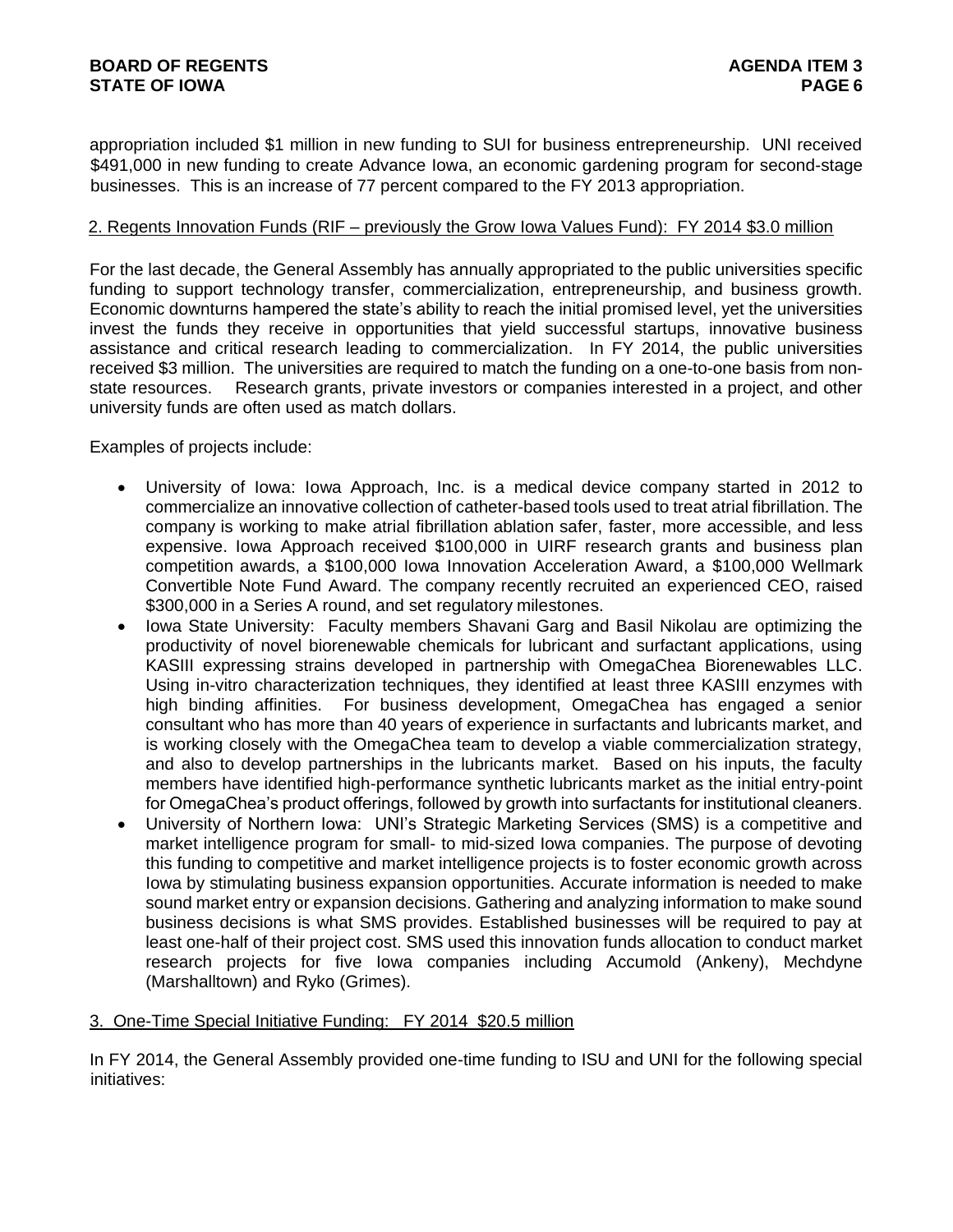## **BOARD OF REGENTS AGENTS** AGENDA ITEM 3 **STATE OF IOWA** PAGE 7

- \$12 million for the ISU Research Park expansion, a three year project that starts with construction of a core facility to provide a one-stop shop for small business owners, clients, entrepreneurs and others seeking business development expertise.
- \$1 million for UNI's Metal Casting Center. This funding, through the Iowa Economic Development Authority, was for a 3D printer, the largest in North America.
- \$7.5 million to ISU to leverage outside research dollars and secure Iowa's prominence in the emerging bioeconomy.

# **Full Reports Available**

The full annual reports from the universities are available at the Board of Regents website and will be provided to the General Assembly, the Governor's Office, the Legislative Services Agency and the Iowa Economic Development Authority as required by law.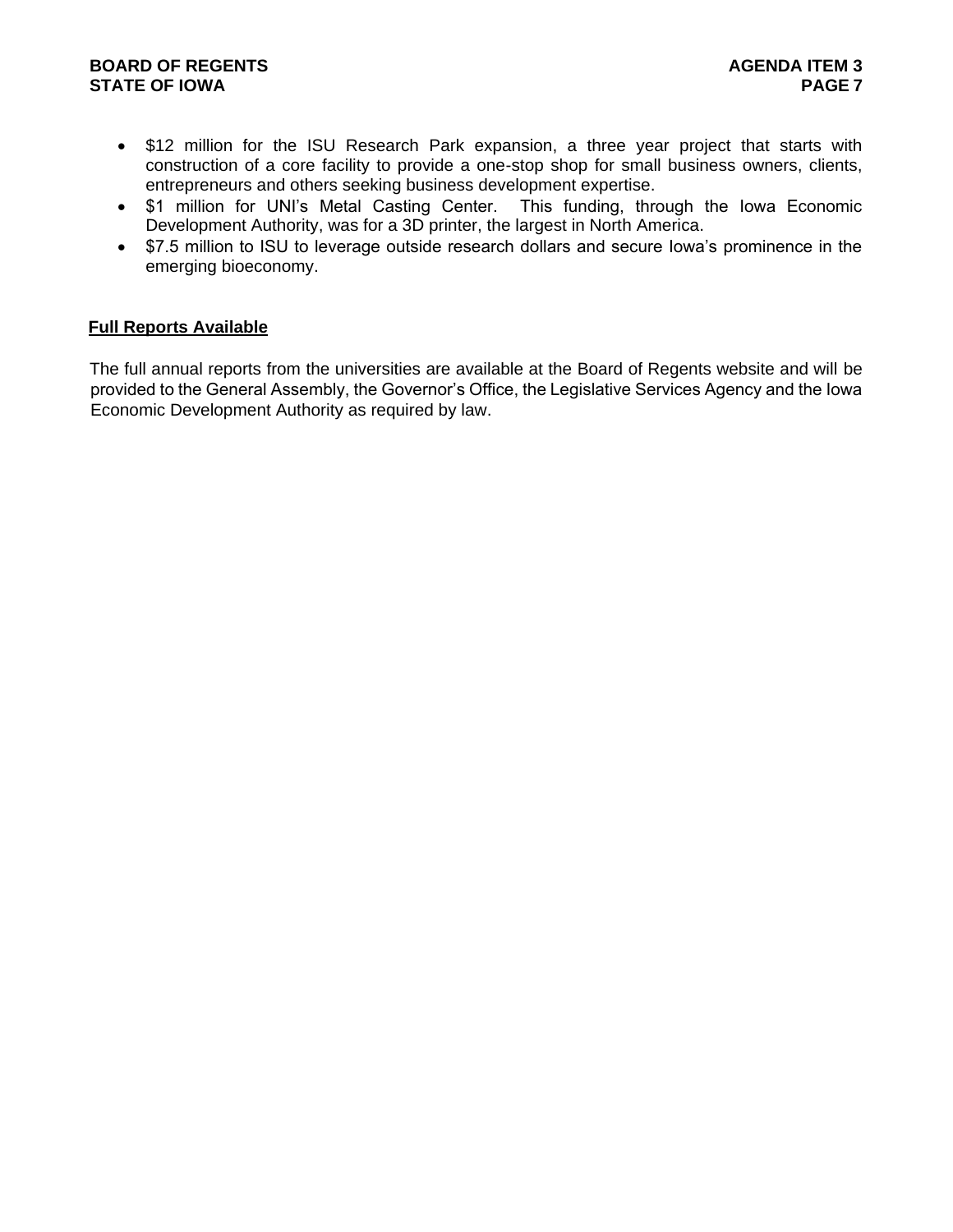## **BOARD OF REGENTS**<br> **BOARD OF REGENTS**<br> **BOARD OF IOWA**<br> **BOARD OF IOWA STATE OF IOWA**

|                                                                                                                                     | FY 2012    |                                 |                  |                                | FY 2013         |                   |                  |                                | FY 2014         |                   |                             |                                |
|-------------------------------------------------------------------------------------------------------------------------------------|------------|---------------------------------|------------------|--------------------------------|-----------------|-------------------|------------------|--------------------------------|-----------------|-------------------|-----------------------------|--------------------------------|
| <b>Indicators</b>                                                                                                                   | <b>ISU</b> | <b>SUI</b>                      | <b>UNI</b>       | <b>Regents</b><br><b>Total</b> | <b>ISU</b>      | <b>SUI</b>        | <b>UNI</b>       | <b>Regents</b><br><b>Total</b> | <b>ISU</b>      | <b>SUI</b>        | <b>UNI</b>                  | <b>Regents</b><br><b>Total</b> |
| 1. Number of disclosures of intellectual<br>property                                                                                | 102        | 102                             | 9                | 213                            | 98              | 98                | 10               | 206                            | 113             | 139               | 9                           | 261                            |
| 2. Number of patent applications filed                                                                                              | 56         | 116                             | $\overline{7}$   | 179                            | 39              | 142               | $\overline{4}$   | 185                            | 39              | 184               | 3                           | 226                            |
| 3. Number of patents awarded                                                                                                        | 16         | 59                              | $\overline{2}$   | 77                             | 24              | 74                | $\overline{2}$   | 100                            | 33              | 80                | $\overline{2}$              | 115                            |
| Number of license and<br>option<br>4.<br>agreements executed on institutional<br>intellectual property in total                     | 50         | 21                              | 3                | 74                             | 79              | 29                | $\overline{2}$   | 110                            | 59              | 32                | $\overline{2}$              | 93                             |
| 5 <sub>1</sub><br>of<br>Number<br>and<br>license<br>option<br>agreements executed on institutional<br>intellectual property in lowa | 19         | $\overline{7}$                  | 3                | 29                             | 39              | 8                 | $\overline{2}$   | 49                             | 19              | 12                | $\overline{2}$              | 33                             |
| Number of license<br>option 188<br>6.<br>and<br>agreements yielding income                                                          |            | 94                              | 10               | 292                            | 173             | 92                | 9                | 274                            | 176             | 140               | $\overline{7}$              | 323                            |
| 7. Revenue to lowa companies as a result<br>of licensed technology <sup>1</sup>                                                     | \$101      | $\frac{1}{2}$<br>millionmillion | \$2.6<br>million | \$105.8<br>million             | \$45<br>million | \$2.38<br>million | \$2.2<br>million | \$49.58<br>million             | \$21<br>million | \$1.87<br>million | \$1.85<br>million   million | \$24.72                        |
| 8. Number of startup companies formed, in<br>total (through licensing activities)                                                   |            | $\overline{2}$                  |                  | $\overline{2}$                 | $\overline{2}$  | 8                 |                  | 10                             | 3               | 12                |                             | 15                             |
| 9. Number of startup companies formed, in<br><b>lowa</b> (through licensing activities)                                             |            | $\overline{2}$                  |                  | $\overline{2}$                 | 1               | 8                 |                  | 9                              | 3               | 12                |                             | 15                             |
| 10. Number of startup companies formed<br>through UNI MyEntrenet/Incubator                                                          |            |                                 | 73               | 73                             |                 |                   | 78               | 78                             |                 |                   | 71                          | 71                             |
| 11. Number of companies in research park/<br>incubators                                                                             | 59         | 41                              | 24               | 124                            | 53              | 47                | 28               | 128                            | 66              | 49                | 29                          | 144                            |